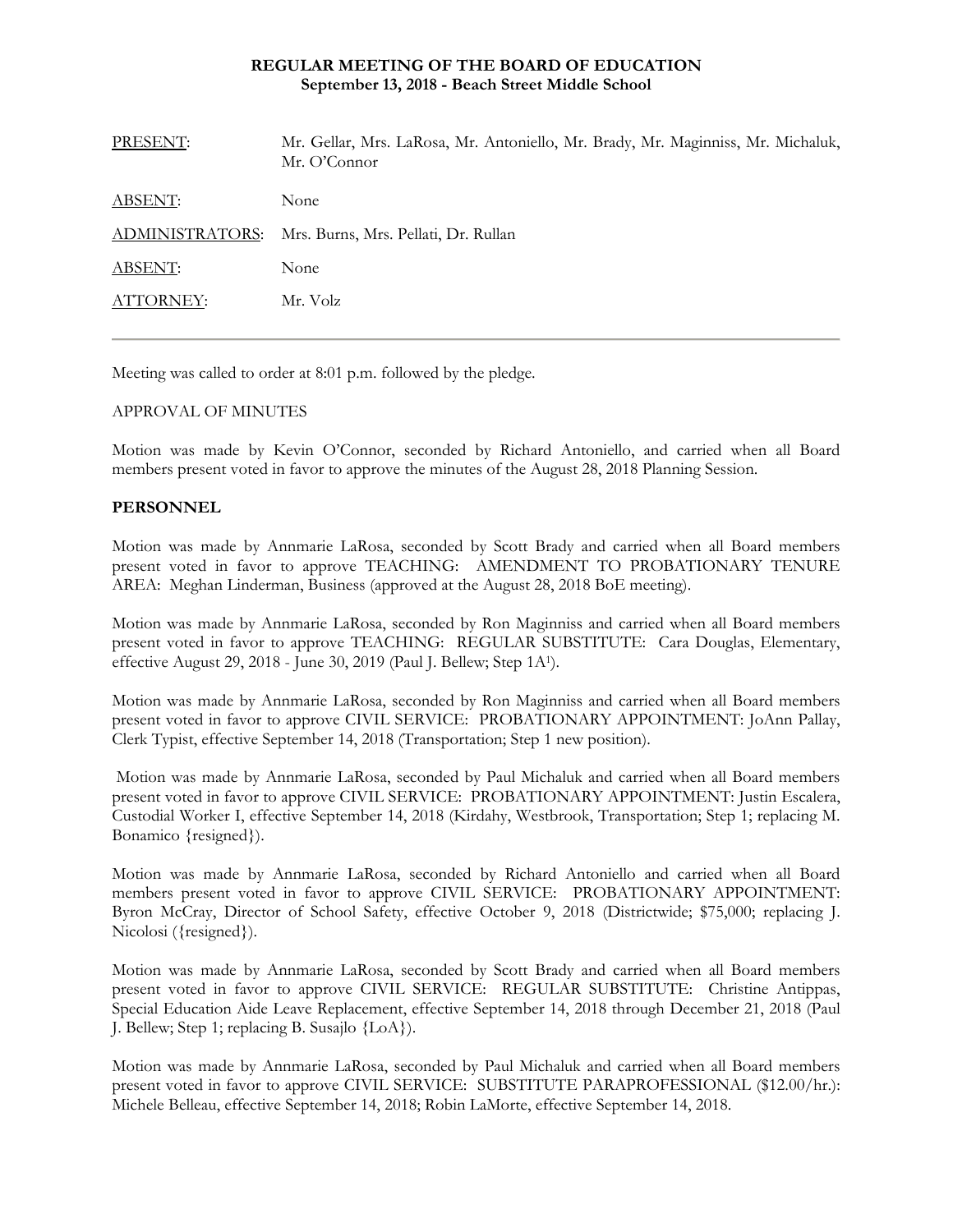Motion was made by Annmarie LaRosa, seconded by Richard Antoniello and carried when all Board members present voted in favor to approve CIVIL SERVICE:SUBSTITUTE PARAPROFESSIONAL  $($12.00/hr.):$ 

Christine Lanza, effective September 14, 2018 Donna Machusky, effective September 14, 2018 Carol Marino, effective September 14, 2018 Kaylee Martin, effective September 14, 2018 Ann Martinico, effective September 14, 2018 Denise Pavone, effective September 14, 2018 \*Luigia Vetrano, effective September 14, 2018 Michele Williams, effective September 14, 2018

Motion was made by Annmarie LaRosa, seconded by Richard Antoniello and carried when all Board members present voted in favor to approve OTHER: SUBSTITUTE ADMINISTRATOR: Louis Zocchia, effective September 4, 2018 (Districtwide; \$500 per day).

Motion was made by Annmarie LaRosa, seconded by Richard Antoniello and carried when all Board members present voted in favor to approve OTHER: ADULT EDUCATION FALL 2018:

Lenny Butler (Community CPR/First Aide) \$30/hr. Jake Caramico (How Money Works) no cost to West Islip Steve Cottral (About Boating Safety) no cost to West Islip Kim Crichton (Pilates, Qigong, Iyengar Yoga, Fitness Mix) \$30/hr. James Grover (Basketball) \$35/hr. Matthew Haszinger (Volleyball) \$30/hr. Phyllis Hintze (Ballroom Dancing) \$30/hr. Jennifer Keller (Mahjong for All) \$25/hr. Bruce Lieberman (Defensive Driving) no cost to West Islip Jane Loehle (Aquacise) \$35/hr. Alexandra Prieto (Zumba) \$30/hr. Alyssa Marie Sobel (Volleyball) \$30/hr. Robert Watts (Introduction to Guitar/Piano) \$30/hr.

Motion was made by Annmarie LaRosa, seconded by Ron Maginniss and carried when all Board members present voted in favor to approve OTHER: CURRICULUM WRITING SUMMER 2018:

| AP Principles of Computer Sciences |  |
|------------------------------------|--|
| Michelle Studley                   |  |

Grade 4 Science Revision Denise Campasano

Motion was made by Annmarie LaRosa, seconded by Ron Maginniss and carried when all Board members present voted in favor to approve OTHER: FALL 2018 HIGH SCHOOL COACHES: FIELD HOCKEY: Justine Deluca, Volunteer JV/Varsity.

Motion was made by Annmarie LaRosa, seconded by Richard Antoniello and carried when all Board members present voted in favor to approve OTHER: FALL 2018 MIDDLE SCHOOL COACHES: FIELD HOCKEY: Daniel Sliwowski, 7-8 Udall Coach (replacing Stacy Piropato {moved to Beach}); Stacy Piropato, 7-8 Beach Coach (replacing K. Bagley {resigned}).

\*Conditional pending fingerprint clearance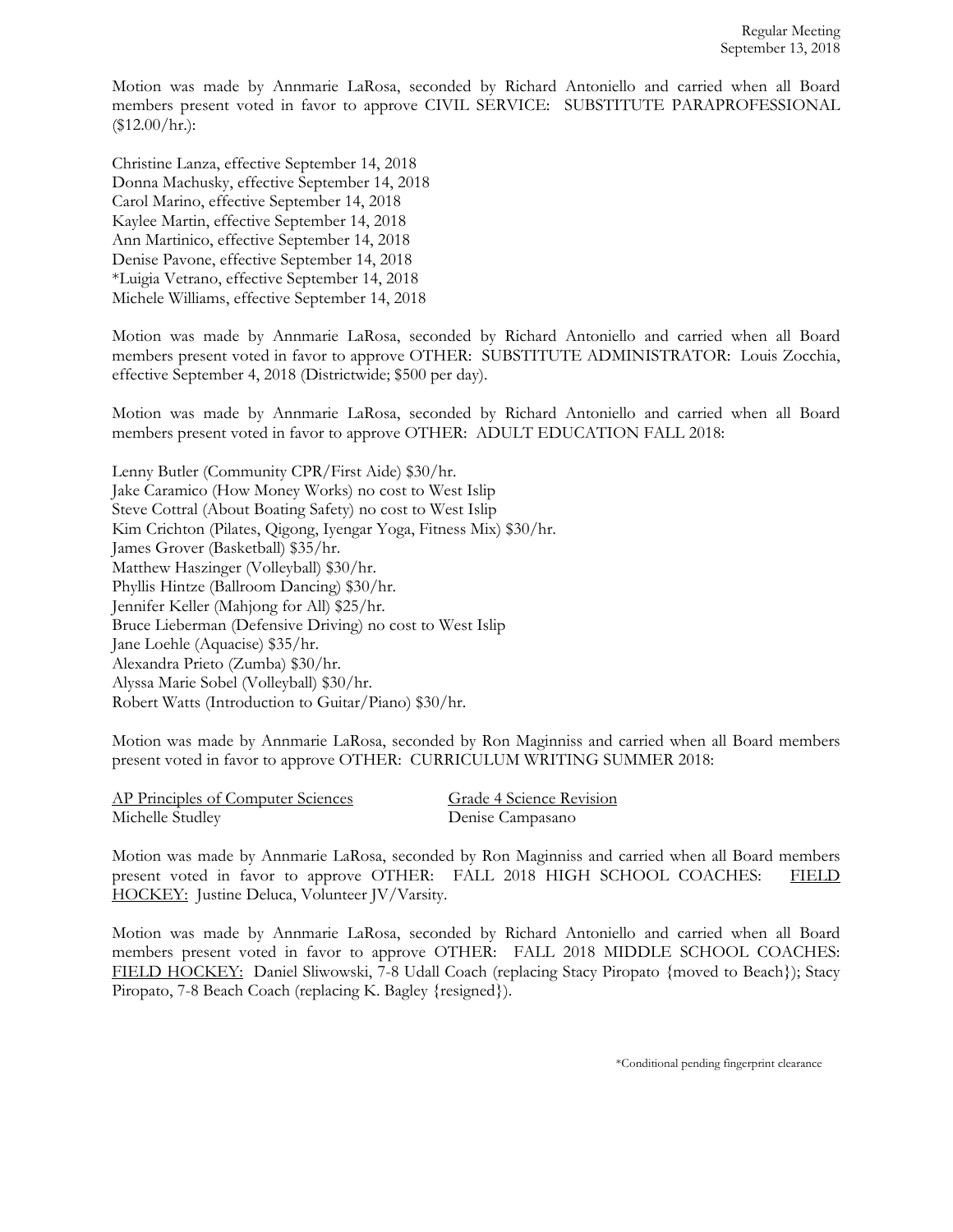Motion was made by Annmarie LaRosa, seconded by Paul Michaluk and carried when all Board members present voted in favor to approve OTHER: ENRICHMENT INSTRUCTORS FALL 2018 (\$275 per session):

Julia Cardo (Hands-On Science I & II) Justin DeMaio (LEGOS I & II) Michelle Edgley (Blast Off & Soak and Scrub) Christine Maniscalco (Coding is Cool, Coding for Kids) Thomas McGunnigle (Creative Art Workshop I & II) Wesley Oakes (Theater I & II)

### CURRICULUM UPDATE

Dr. Rullan informed the audience that the school year started smoothly. Superintendent's Conference Days began with keynote speaker Dr. Todd Whitaker, who delivered the message of *The Most Important Things in Life Aren't Things.* Teacher orientation and safety and sensitivity training also took place last week.

Visits to the elementary schools by the West Islip Literacy Lion began; students are encouraged to pick out a name for the Literacy Lion by voting on the district's website. Dr. Rullan spoke about the "Attendance for Credit" policy and has asked high school classroom teachers to remind students of the policy. The planetarium program has been brought back for elementary and middle school students; field trips are being scheduled for students. The district is continuing the implementation of mindfulness training; all grade levels and departments will have the opportunity to attend one of the afterschool professional development workshops. A parent academy for mindfulness will be offered on October 17 and 18. Information is forthcoming.

Mr. Gellar announced that the high school planetarium will be completely refurbished next summer.

# REPORT OF COMMITTEES:

Finance Committee: Scott Brady reported on the meeting held on 9/12/18. Items reviewed included the July treasurer's report; July payroll summary; claims audit report and August system manager audit report. Also reviewed were warrants, payroll certification forms, change orders and approval of special education contracts. Mrs. Pellati informed the committee that monthly financials were not presented to the committee this month as the District is still in the process of closing out 2017-2018. The District will have a full physical inventory completed during 2018-2019 and will investigate updating the transportation software.

Education Committee: Richard Antoniello reported on the meeting held on 9/13/18. Items reviewed included Title 1 Part A; the elementary literacy program; Literacy Lion elementary school visits; the STEM Academy; computer science, engineering and math internships; and community service requirements.

Buildings & Grounds Committee: Kevin O'Connor reported on the meeting held on 9/12/18. Items reviewed included grounds security for the district; the addition of the Barberry turf field; bond project costs for Phases 1 through 3; planetarium work to be discussed at a future B&G committee meeting.

Committee on Special Education/Preschool Special Education: Ron Maginniss reported on the meeting held on 9/12/18. Items discussed were CSE/CPSE recommendations, student placements, and a tour of classrooms.

#### FINANCIAL MATTERS

The treasurer's report for July was presented. Beginning balance as of 6/30/18: \$30,053,132.82; ending balance as of 7/31/18: \$55,433,505.82. .

Motion was made by Annmarie LaRosa, seconded by Scott Brady, and carried when all Board members present voted in favor to approve 2018-2019 General Fund budget transfers 3522-3538 and 2018-2019, Capital Fund budget transfers 3531-3537, and 2017-2018 General Fund budget transfer 3534.